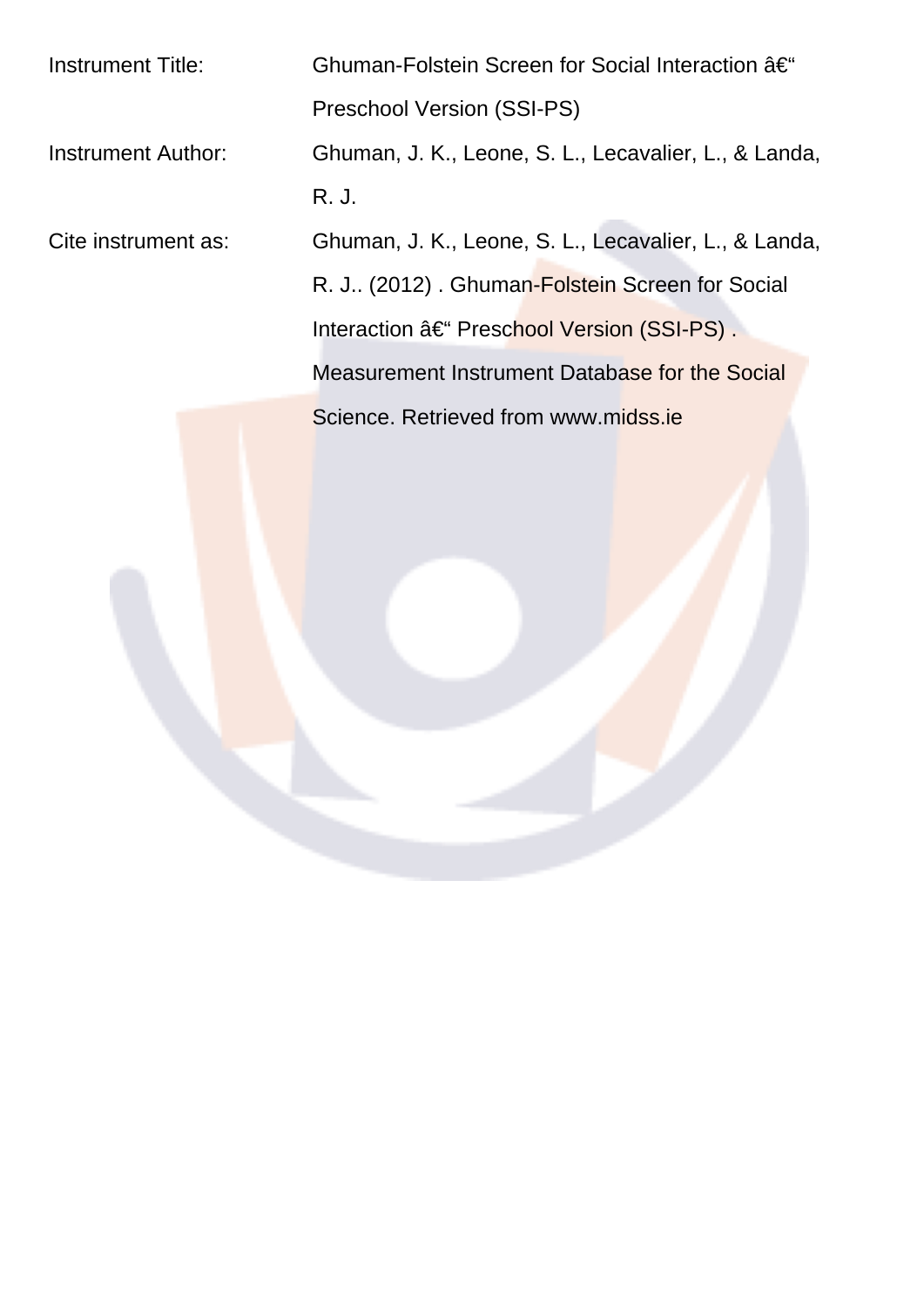## **SCREEN FOR SOCIAL INTERACTION – PRESCHOOL VERSION (SSI-PS) - 43-61 Months**

| NAME                                      |                                                                                                       |
|-------------------------------------------|-------------------------------------------------------------------------------------------------------|
|                                           |                                                                                                       |
| CHILD'S SEX: BOY                          | YOUR RELATIONSHIP:                                                                                    |
| $GIRL$ $\Box$                             | MOTHER                                                                                                |
| CHILD'S ETHNIC GROUP/RACE:                | <b>FATHER</b>                                                                                         |
| <b>AFRICAN-AMERICAN</b>                   | $\Box$ OTHER (SPECIFY)                                                                                |
| <b>CAUCASIAN</b>                          | PRIMARY CAREGIVER'S RELATIONSHIP<br>(if different than parents)                                       |
| NATIVE AMERICAN                           | HEAD OF THE HOUSEHOLD'S RELATIONSHIP_________                                                         |
|                                           | (if different than the primary caregiver)                                                             |
| $\blacksquare$ HISPANIC                   | MOTHER'S TYPE OF WORK MOTHER'S TYPE OF WORK                                                           |
| <b>ORIENTAL</b>                           | FATHER'S TYPE OF WORK <b>FATHER'S</b>                                                                 |
| OTHER (SPECIFY)                           | PRIMARY CAREGIVER'S TYPE OF WORK                                                                      |
|                                           | HEAD OF THE HOUSEHOLD'S TYPE OF WORK                                                                  |
| HIGHEST GRADE COMPLETED:<br><b>MOTHER</b> | <b>FATHER</b><br>the contract of the contract of the                                                  |
|                                           | PRIMARY CAREGIVER<br><b>EXAMPLE HOUSE HOUSE HOUSE HOUSE HOUSE HOUSE HOUSE HOUSE HOUSE HOUSE HOUSE</b> |

## **PLEASE CIRCLE THE NUMBER THAT BEST DESCRIBES YOUR CHILD**

| YOUR OBSERVATION                                                                                | <b>ALMOST</b><br><b>NEVER</b> | <b>SOME OF</b><br><b>THE TIME</b> | <b>MOST OF</b><br><b>THE TIME</b> | <b>ALMOST</b><br>ALL OF<br>THE TIME |  |
|-------------------------------------------------------------------------------------------------|-------------------------------|-----------------------------------|-----------------------------------|-------------------------------------|--|
| When you talk to your child, does s/he look at you?                                             | $\Omega$                      |                                   | $\mathcal{D}_{\cdot}$             | 3                                   |  |
| 2. Does your child try to get your attention to show<br>you things?                             |                               |                                   | 2                                 |                                     |  |
| 3. Does your child interact with you back and forth<br>over a few turns using speech or sounds? | $\mathbf{0}$                  |                                   | 2                                 | 3                                   |  |
| Does your child greet you when you return home by:                                              |                               |                                   |                                   |                                     |  |
| 4. making sounds or talking to you?                                                             | $\Omega$                      |                                   | 2                                 | 3                                   |  |
| 5. hugging you?                                                                                 | $\Omega$                      |                                   | 2                                 | 3                                   |  |
| Does your child respond playfully by:                                                           |                               |                                   |                                   |                                     |  |
| 6. playing "dressing up" games?                                                                 | $\Omega$                      |                                   | $\mathcal{D}_{\mathcal{L}}$       | 3                                   |  |
| 7. playing pretend games with dolls,<br>cars, action figures, dollhouse?                        |                               |                                   | 2                                 | 3                                   |  |
| 8. During meals does your child interact with you by<br>making sounds or talking?               |                               |                                   | 2                                 |                                     |  |
| 9. During meals does your child show what food s/he<br>likes by speech or making sounds?        |                               |                                   | 2                                 |                                     |  |